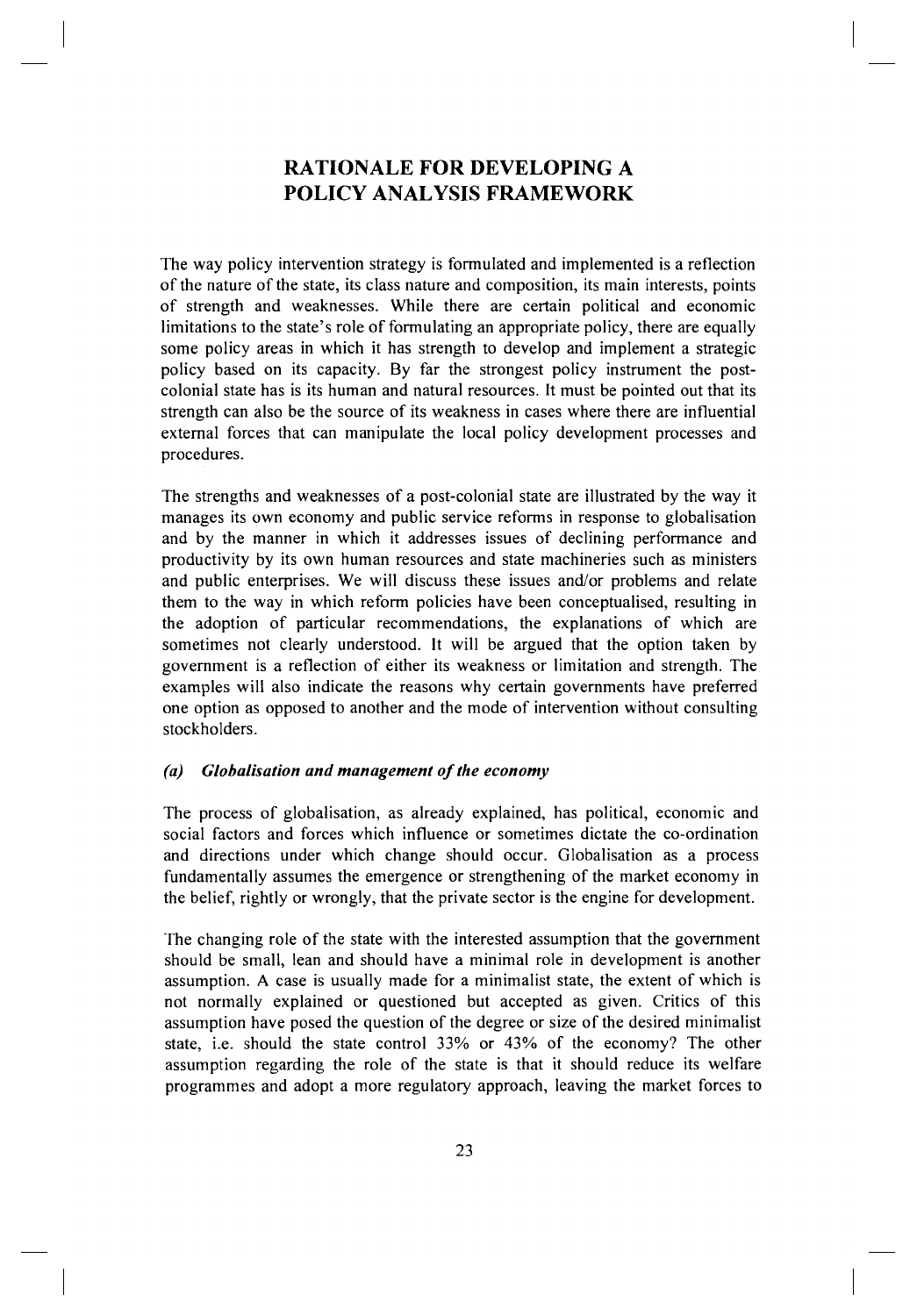operate with the minimum of state influence. This results inevitably in the change of the philosophy of government, i.e.:

- a meaningful and effective response to the demands, needs and aspirations of the people. In this regard the state is expected to create a conducive environment in which the private sector plays a leading role in the development process. However, the demand generally connotes the dictation of the private sector interests. In its response to the needs of the private sector and civil society, the state is expected to be transparent as it attempts to deliver the services, thus promoting good governance and public accountability;
- $\blacksquare$  structural changes are expected to be made in the economy in order to facilitate and promote the private enterprise. In many cases, increased trading is encouraged in order to allow more flow of external capital and the promotion of partnership with other organisations in the developed world. The increase in the flow of external capital is by far the most powerful instrument in influencing governments policies.

The structural changes in the economy according to this paradigm are meant to:

- achieve fiscal monetary discipline, reduce budget deficit, balance budget, remove subsidies, control money supply and inflation;
- achieve trade discipline through the removal of quantitative control quotas, free imports, free exports, providing direct incentives, no trade deficit etc.;
- achieve exchange rate discipline, remove black market in foreign exchange, devalue currency etc.;
- achieve industrial discipline, privatise public sector, strengthen private and financial sectors. Encourage investment, technology and management at home, reform the civil service and improve government/industry interface.

The key reforms advocated are managerialism, commercialisation, deregulation, corporatisation and privatisation. The bureaucracy has become the focal point for change seeking to achieve cost-effectiveness in all that it does; with the argument that traditional values such as job security are no longer affordable in a world dominated by chronic budget deficits and worrying public debts and asserting, as an act of faith, that anything the public sector does the private sector can do cheaper and better.<sup>12</sup>

These changes are supposed to be supported and strengthened by the changes in the legal and administrative systems. As a result of these changes, laws are made to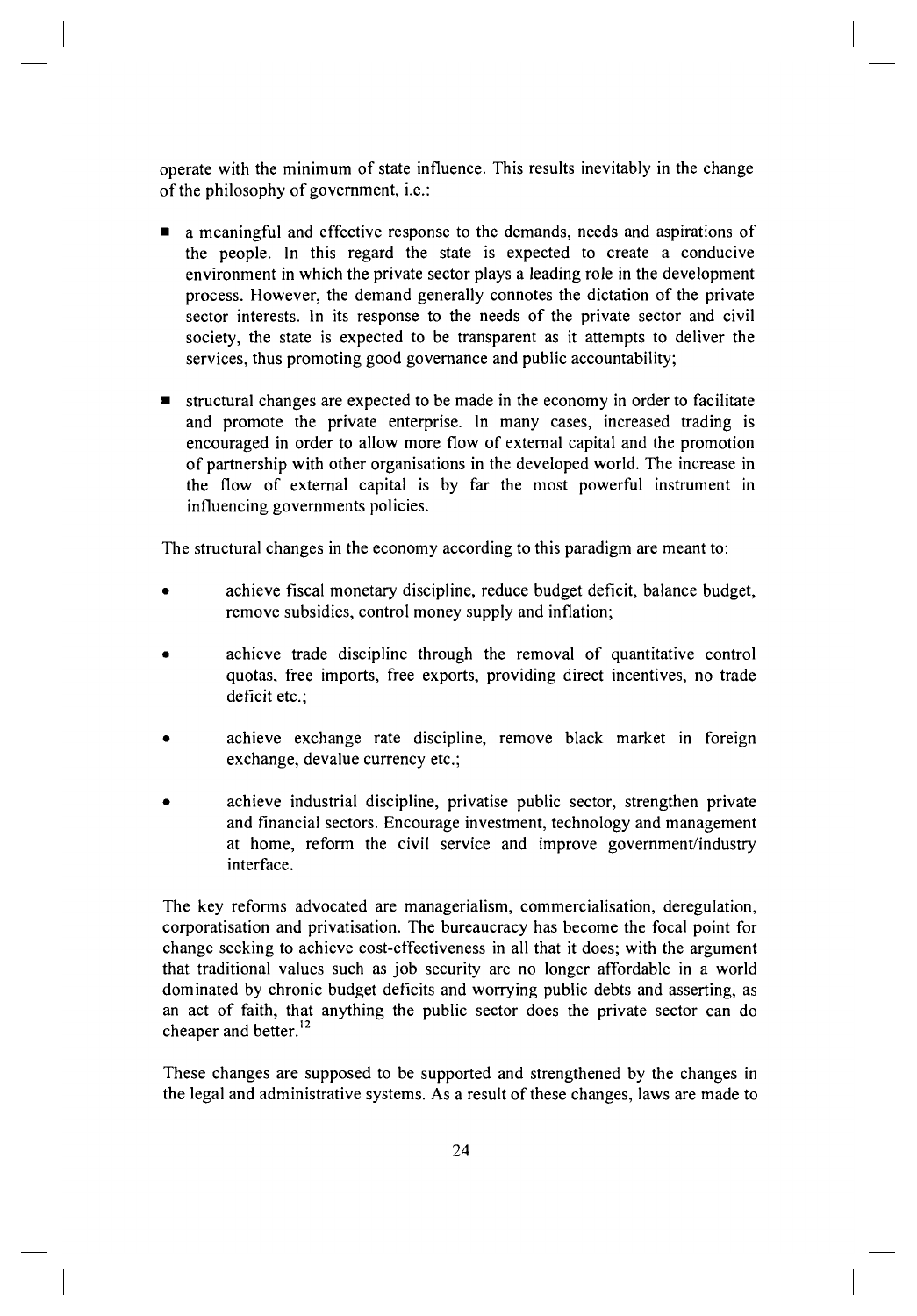protect property rights, e.g. land and buildings, and individual rights such as recourse to take the government to court in cases of breach of contract.

The changes have an impact on the restructuring of the state machinery, principally the public service. The restructuring is based on the assumption that the civil/public service is too big and is duplicative of other functions of the state. Consequently, according to this assumption, the size of the service must be reduced through various strategies such as redundancies; delayering (removing unnecessary administrative levels); decentralisation or devolution or deconcentration of powers and responsibilities from the centre; deregulation; and above all debureaucratisation.

In all these instances, there has been no research or study conducted to identify the nature of the problem. There is also an absence of thorough consideration given to the appropriateness of the proposed solutions to the identified problems. In essence, there is a lack of empirical evidence about the problems and their solutions. It would appear, therefore, that most of all these assertions are based on assumptions which have never been subjected to a rigorous scrutiny and verification. The problem is exacerbated by the fact that the normal processes and procedures of formulating policy are never pursued in the design of a new policy in order to address an emerging problem or issue.

## *(b) Problems of performance and productivity*

The second problem area in which the nature of the state is identified is the way the issues of productivity and performance are addressed. The way the state handles performance management issues is a reflection of its commitment, will and direction. It also shows its weakness in dealing with issues and problems in which it has powers, despite the limitations imposed by the post-colonial state. The point to be emphasised here is that issues of efficiency and effectiveness of the state are just as important to a socialist or a capitalist state. However, variations are observed in the implementation process.

Since independence, many administrative, managerial and technical problems have been observed but very little has been done about them. While in some respects, questions of performance of the civil service have been studied through Commissions and other relevant internal organisations, the solutions have not been given serious attention. This raises questions about the effectiveness of the existing policy framework, if at all there is one. The following problems and policy issues have been identified:

**•** There has been a decline in performance since independence. Many commissions have been appointed to look into the decline of performance and recommendations have been made. It has taken some countries ten to twenty years to implement such recommendations. You may want to compare the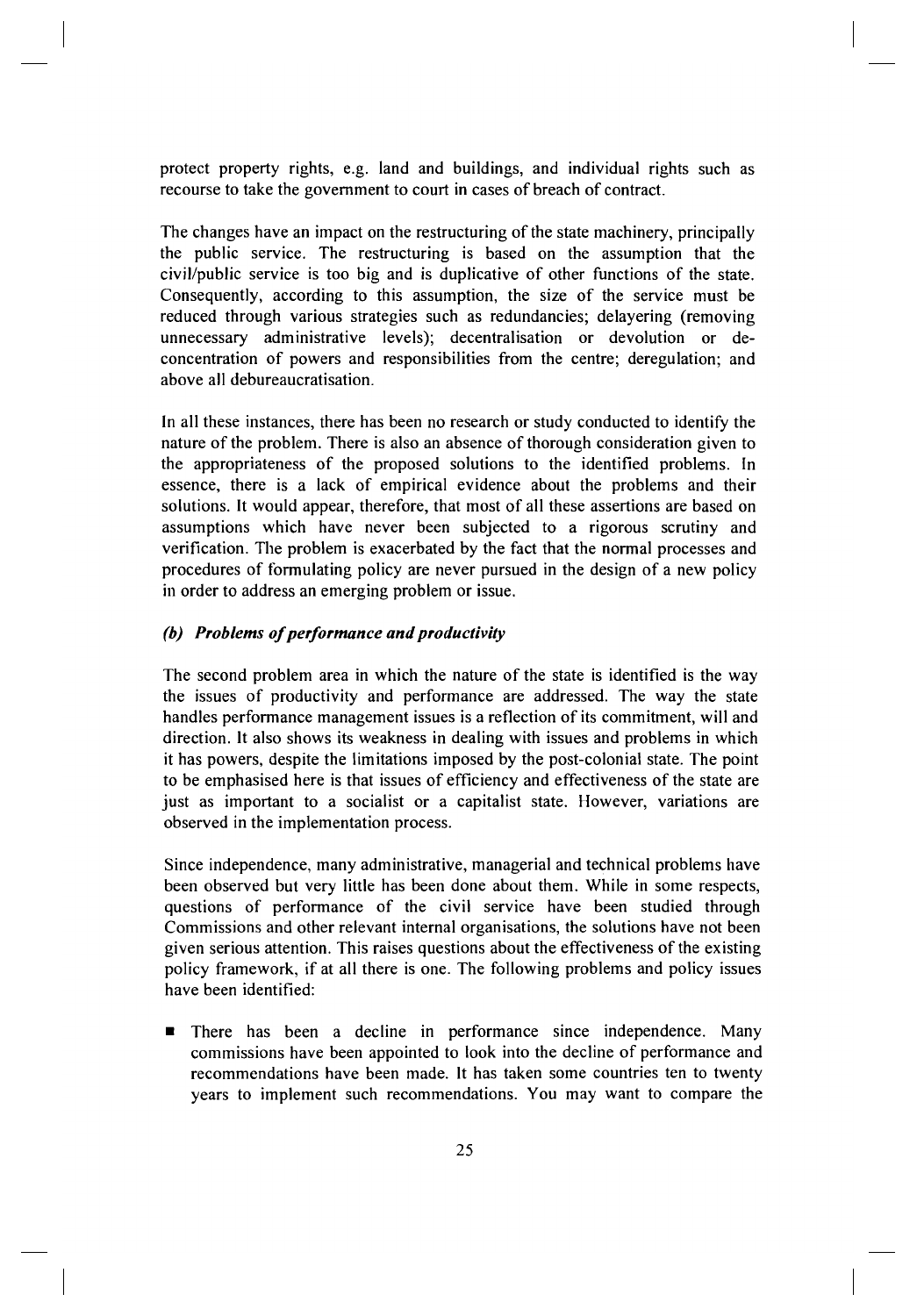speed with which structural adjustment programmes have been implemented, and sometimes given a time-frame of five years, for example.

- The technological and knowledge base of management and administration has declined despite the increase in the number of qualified university graduates with skills and expertise to not only maintain continuity but also, and more importantly, to manage the complex reforms that are introduced in an environment which is not ready for the fundamental changes. The problem of the lack of human resources with suitable skills and expertise is exacerbated by the absence of the audit of skills and occupation before complex reforms are implemented. Some countries realised that they did not have the capacity to downsize or right-size the civil service after recommendations were in the implementation process. As a result, it took a long time to implement such reforms. In still other instances, the government relied very heavily on foreign consultants who had little knowledge of the local situation. It can be argued that most of the consultants came from the donor countries that recommended the economic reforms.
- Political interference in the appointment, promotion and discipline of civil service has been on the increase since gaining independence. In some countries, ethnic considerations have an overwhelming influence on appointments of civil servants to senior positions as well as to public enterprises in which government has a stake. One of the consequences of such political interference is that staff are appointed to inappropriate positions or may not have the right level of competence. This eventually affects the quality of performance of the individual and the delivery of services to the people.

The neutrality and objectivity of the civil service is certainly compromised in circumstances in which political considerations outweigh objective and professional criteria.

- Corruption is also on the increase, both among politicians and civil servants. In situations in which there are no checks and balances, corruption has negatively affected the delivery of service to those who need it most. However, some countries have appointed anti-corruption agencies, the ombudsman etc. in order to reduce the level of corruption. One of the aggravating factors in this regard is that corrupt officials are appointed to anti-corruption agencies, thus making it impossible to solve the problem. It should be mentioned that once corruption is institutionalised it is very difficult to eliminate it because it becomes a culture of the organisation and individuals working in them and is therefore deeply rooted in the administrative system.
- The independence of the Public Service Commissions or Civil Service Boards has been curtailed by many governments. Such independence of the Commission has been undermined through various measures such as making it purely advisory instead of being executive. The result is that people are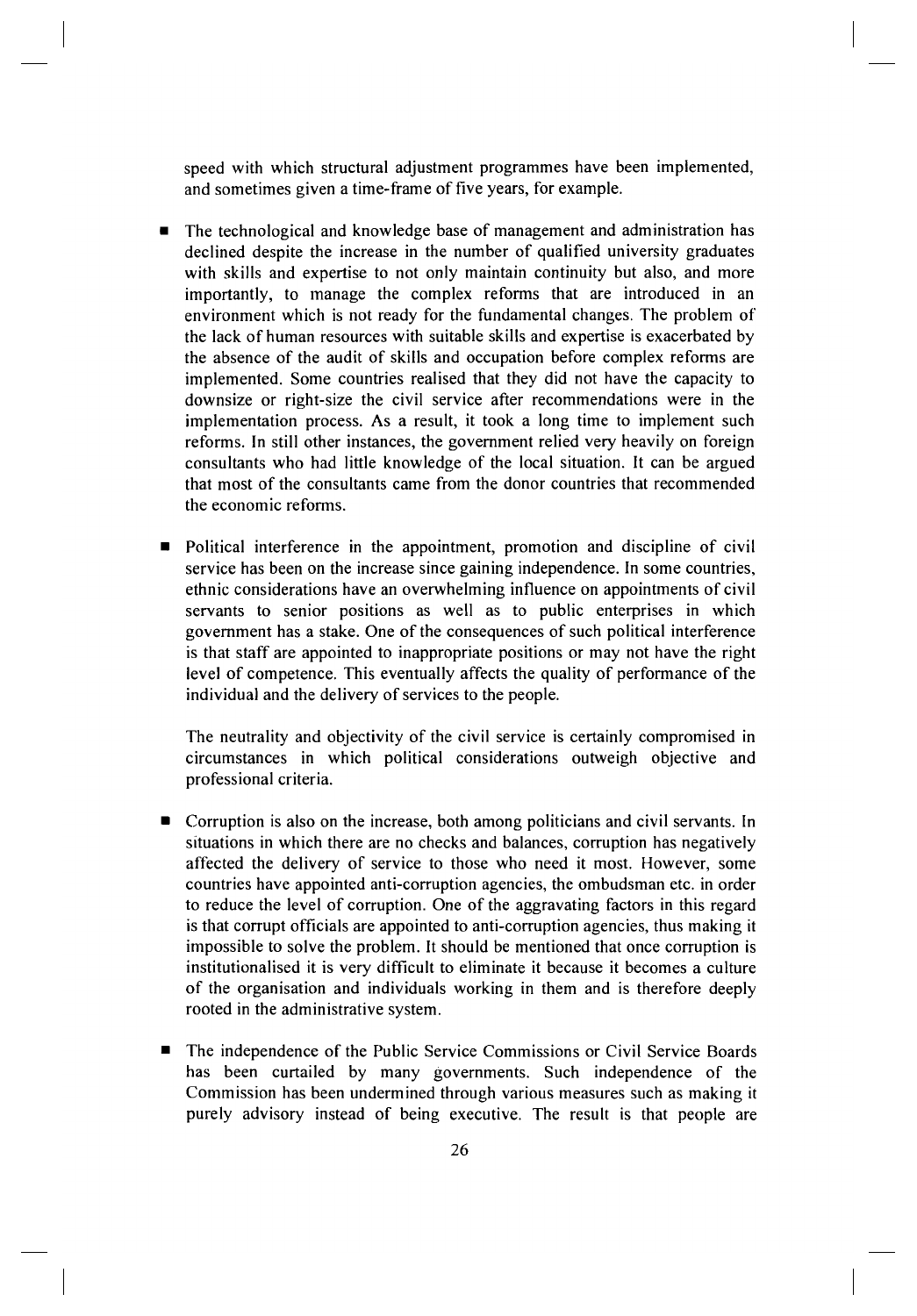wrongly appointed or promoted or transferred and can therefore be highly misplaced even if they have appropriate qualifications.

■ Management systems have broken down. Records and information systems may not be in the right place and therefore cannot be retrieved easily. In some countries, records have disappeared with the result that no decisions can be made. Some police officers are known to lose police dockets making it impossible to bring the culprits before the court and leading to miscarriages of justice. Performance appraisal systems have also broken down. Neither the supervisors nor the supervisees can be assessed for their performance at the end of the year. If the instruments for measuring performance are not in place, to what extent can we talk about achieving the goals of the state efficiently and effectively?

In those countries where the performance appraisals are still in place, the rating of performance by supervisors has become questionable. Most officers, for example, are rated the same. If everybody is rated average, it would be difficult to identify the high fliers and the poor performers. In still other circumstances, both the poor performers and the high-flyers are awarded similar rates of annual increments and bonuses. The morale of the civil servants is consequently affected, with the result that there is a decline in productivity.

• Among the most serious factors affecting good performance is the decline in standards and values of the civil service. Standards and values underpin the whole system of service delivery to consumers. The values of integrity, honesty, dependability, helpfulness, impartiality, courteous, fairness, consistency, efficiency and effectiveness are gradually disappearing from among the civil servants. This is made worse by the absence of any formal system that can reinforce such values. The disciplinary measures have equally been weakened to the extent that nobody wants to take responsibility as this brings many enemies, particularly in small states where everybody knows one other.

The breakdown in the management systems is further complicated by the way in which the budgets are administered for each ministry or department. In some countries, ministries run out of their votes of expenditure six months before the end of the financial year and some civil servants cannot do their work because there is no travelling subsistence allowance. In some extreme circumstances, there are no drugs in hospitals or clinics, no chalk in schools, and no equipment with which to deliver services, such as fertiliser and seed to farmers.

In all the above instances, the government has to take the full blame without apportioning it to external forces. The government has the power to allocate and distribute resources efficiently and equitably since it is in control of its own resources through its budgetary system and human resources that it employs.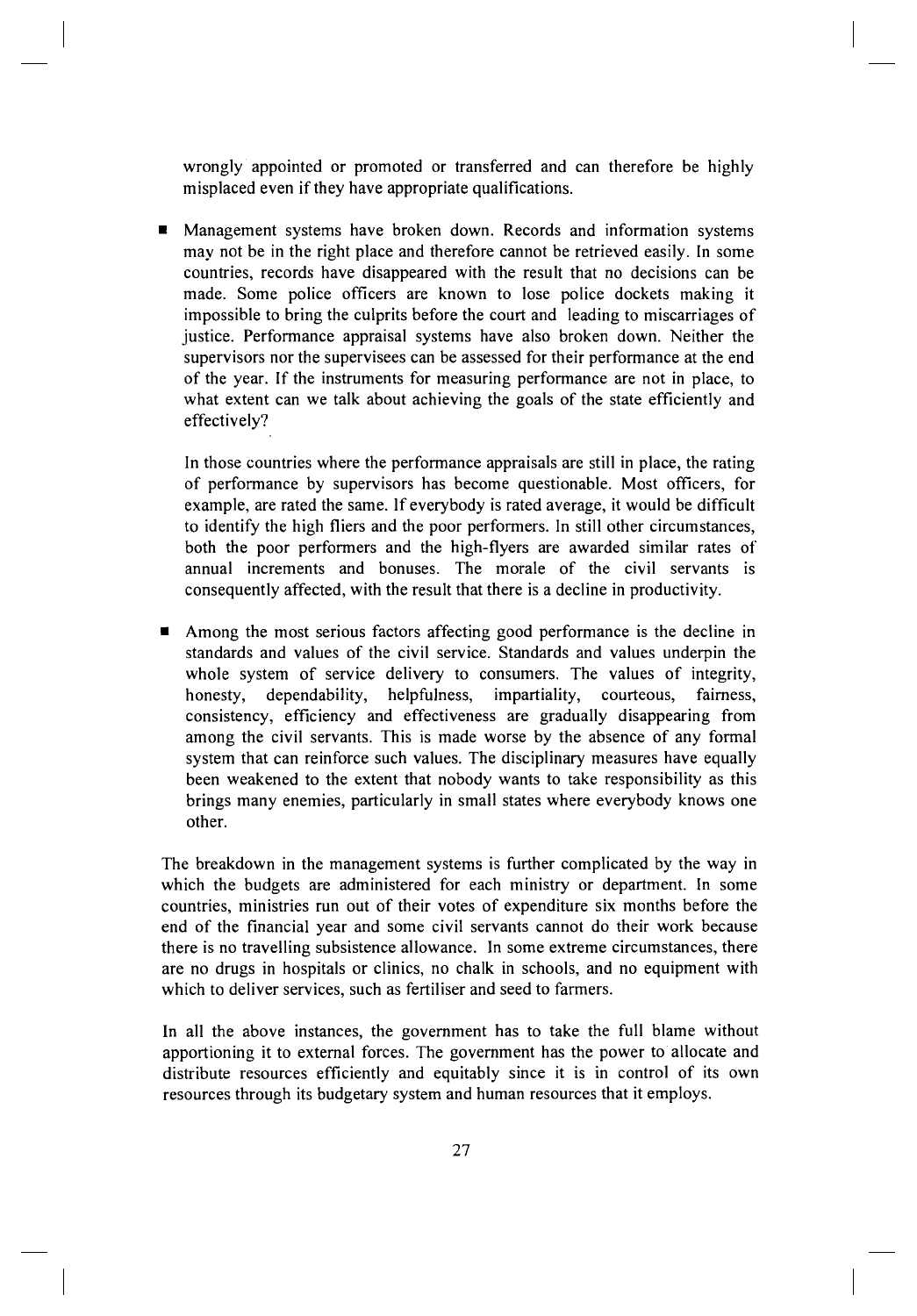The problems of performance and productivity constitute a weak capacity in policy analysis research, development and the management of the existing policies. The weakness in policy analysis and review contributes to the deterioration in the total performance of the civil service with the result that goals are not achieved and public service not delivered. Poor policy management leads to inefficiency and ineffectiveness of the public service machinery as this will be demonstrated in the case studies in this publication. Such problems reveal the absence of an effective policy framework within the state.

However, in Financial Management, policy analysis and development planning contributes to the budget cycle. This is possible when there exists a structured and formal relationship between the institutions involved in development planning and those involved in budgeting. This enables government to do the following:

- link policies, spending and monitoring;
- define sectoral goals, objectives, programmes and outputs;
- restructure expenditure within and between sectors in line with clearly identified priorities;
- provide a rational approach to resource allocation by identifying focus areas which will receive adequate funding and provide value for money;
- determine how policy decisions affect resource allocation and to assess the effects of future budget allocations;
- assess budget proposals in relation to key development strategies.

## *(c) The characteristics, form and type of reform*

Many countries in the Commonwealth are implementing the economic and administrative reforms of one type or another. The implementation of these reforms exhibits peculiar features and characteristics that reflect on the nature of the state. The tactics and strategies that are used are a symptom of the strength and weakness of the state, reflect the dominance of external influence and in some cases show that the state is in control of its own resources. In analysing these reforms it is possible to differentiate between those countries that show a heavy dominance of external forces and those that determine their own policies. It also clearly distinguishes the countries that have been responsible in formulating their own policies from those in which policies for reform are imposed from external sources. The purpose of the reform, the strategies and instruments used, the pace and costs of the reform vary in accordance with the ownership of policy formulation, political will and commitment and the extent to which they control their own resources and are therefore not dependent on metropolitan countries. For the purpose of our analysis, comparisons are made between those countries whose reform programmes were dominated by economic considerations (A group) from those that put emphasis on human resources (B group).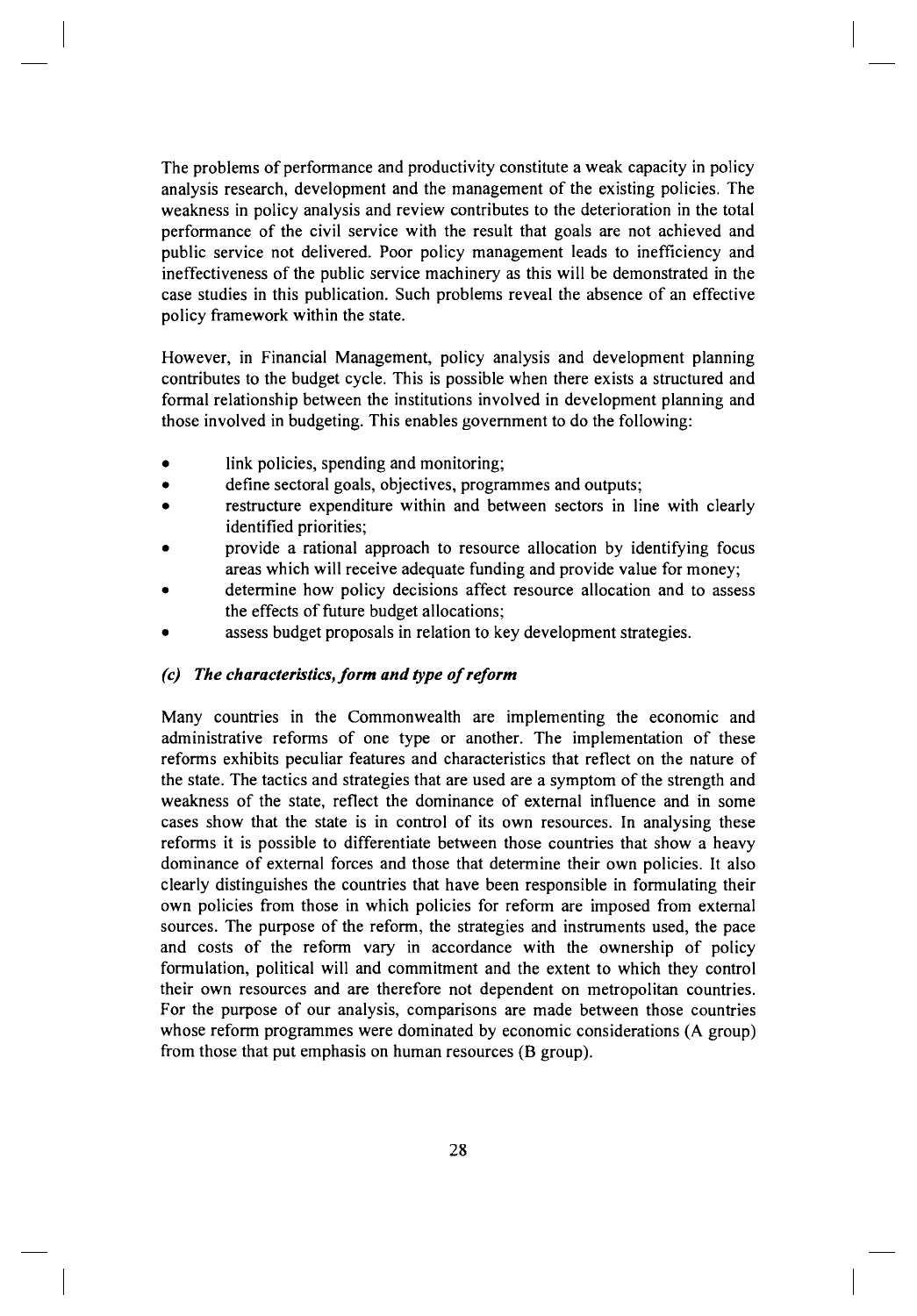## **Purpose of Reform**

| Reduction of budget deficit and<br>liberalisation of trade.<br>Removal of controls.<br>Encourage private enterprise.<br>Privatise public enterprise.<br>Achieve fiscal and monetary<br>discipline, removal of subsidies.<br>Elimination of black market.<br>Less government. | Improve service delivery.<br>Make services affordable, acceptable and<br>available.<br>Prompt responsiveness to the needs of<br>the people.<br>Better government. |
|------------------------------------------------------------------------------------------------------------------------------------------------------------------------------------------------------------------------------------------------------------------------------|-------------------------------------------------------------------------------------------------------------------------------------------------------------------|

# **Emphasis, Type and Characteristics of Reform**

| А                                                                                                                                       | В                                                                                                                                                                                                                |
|-----------------------------------------------------------------------------------------------------------------------------------------|------------------------------------------------------------------------------------------------------------------------------------------------------------------------------------------------------------------|
| Costs reduction<br>Downsize civil service<br>Commercialisation programme<br>Privatisation programme<br>Deregulation<br>Decentralisation | Human Resources Development<br>Performance Management Systems<br>Clarity of goals for reform<br>Develop Citizens Charter<br>Improve morale of Civil Servants<br><b>Improve Delivery Systems</b><br>Customer care |

## **Assumptions of two Philosophies/Methodologie s**

| A Supply Side         | <b>B</b> Demand Side               |
|-----------------------|------------------------------------|
|                       |                                    |
| Quantitative          | Qualitative                        |
| Statistical           | People centred                     |
| Control direction     | Process/Ownership                  |
| Structural            | Management                         |
| Conditionality        | Home-grown                         |
| Time limit            | Own pace                           |
| Externally-determined | Internally-determined              |
| Profit-making         | Improved knowledge and skills base |
|                       | <b>Evaluation programmes</b>       |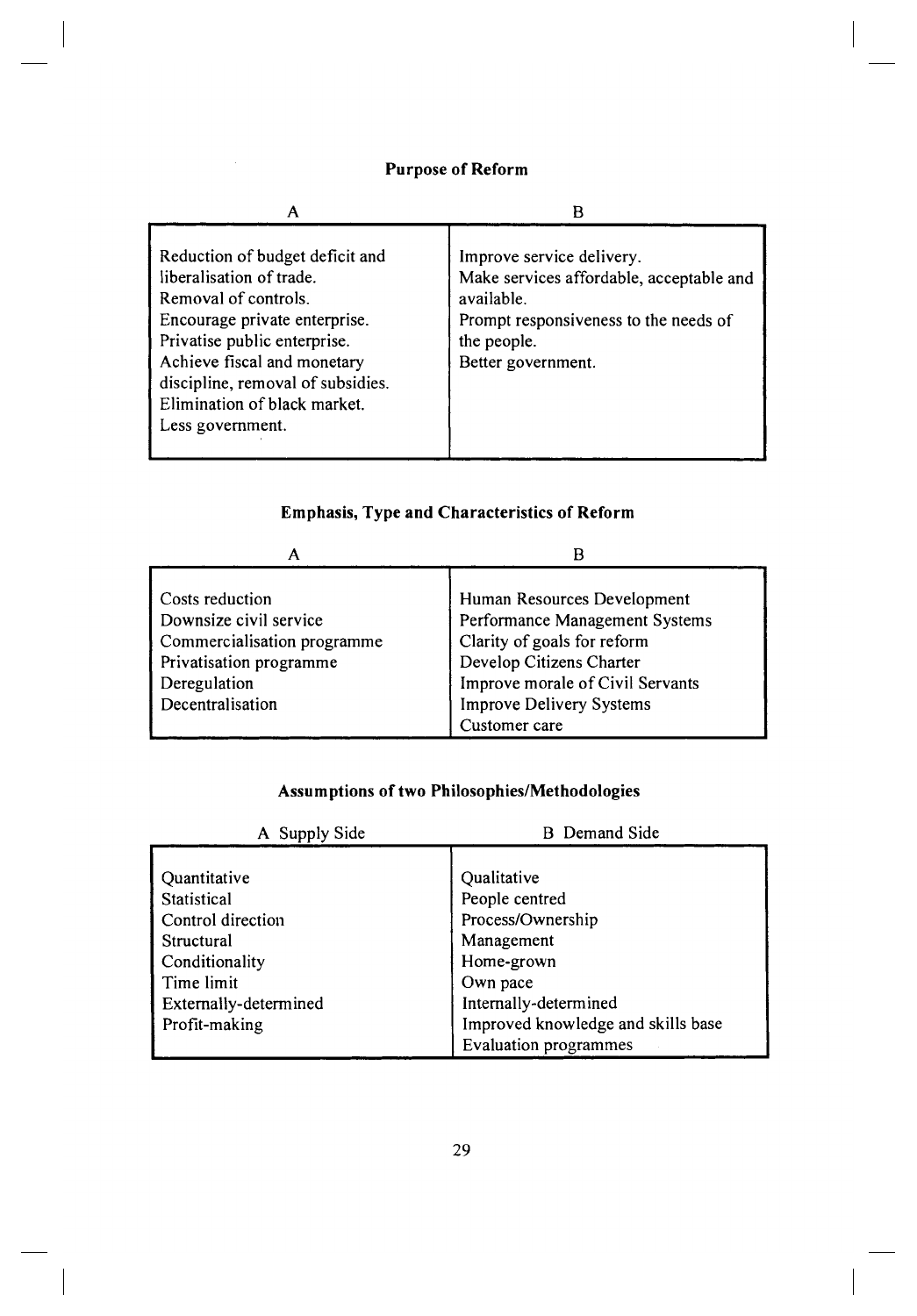#### **Instruments used**

| Α                              | В                                                                                            |
|--------------------------------|----------------------------------------------------------------------------------------------|
| <b>Budget control</b>          | Performance Appraisals Systems                                                               |
| Redundancy schemes             | Performance agreements                                                                       |
| <b>Accounting Instructions</b> | Training Policy & Career Planning                                                            |
| Joint Ventures/Partnership     | <b>Reward Systems</b>                                                                        |
| Legislation                    | Develop code of conduct                                                                      |
| <b>Directives</b>              | Procedures manual                                                                            |
| Hierarchical structure         | Records and Information Management<br><b>Systems</b><br>Improve conditions of civil servants |

#### $\mathsf A$  B impersonal distant inaccessible plan organise control administrator apex of pyramid master/directing user-friendly proximity accessible communicative consultative participative leader/manager base of pyramid servant of people

## **Behaviour Patterns for Manager (P/S)**

In analysing the characteristics, purpose and assumptions of the economic and administrative reforms, it is possible to differentiate between those countries that own and control the reforms and those that do not. Another distinction is related to the origin, initiative or source of the reforms and whether it is externally or internally determined. The emphasis on certain characteristics of the reform is also a clear indication of the present and dominance of external forces.

Taking into account all these distinctions, it would be safe to generalise and make the following conclusion:

1. Most African countries south of the Sahara, with the exception of Botswana, have had their reforms initiated from external sources, and or are sometimes imposed. There is a heavy concentration on economic and financial reforms with less attention being paid to human resources management. According to this observation they are categorised in the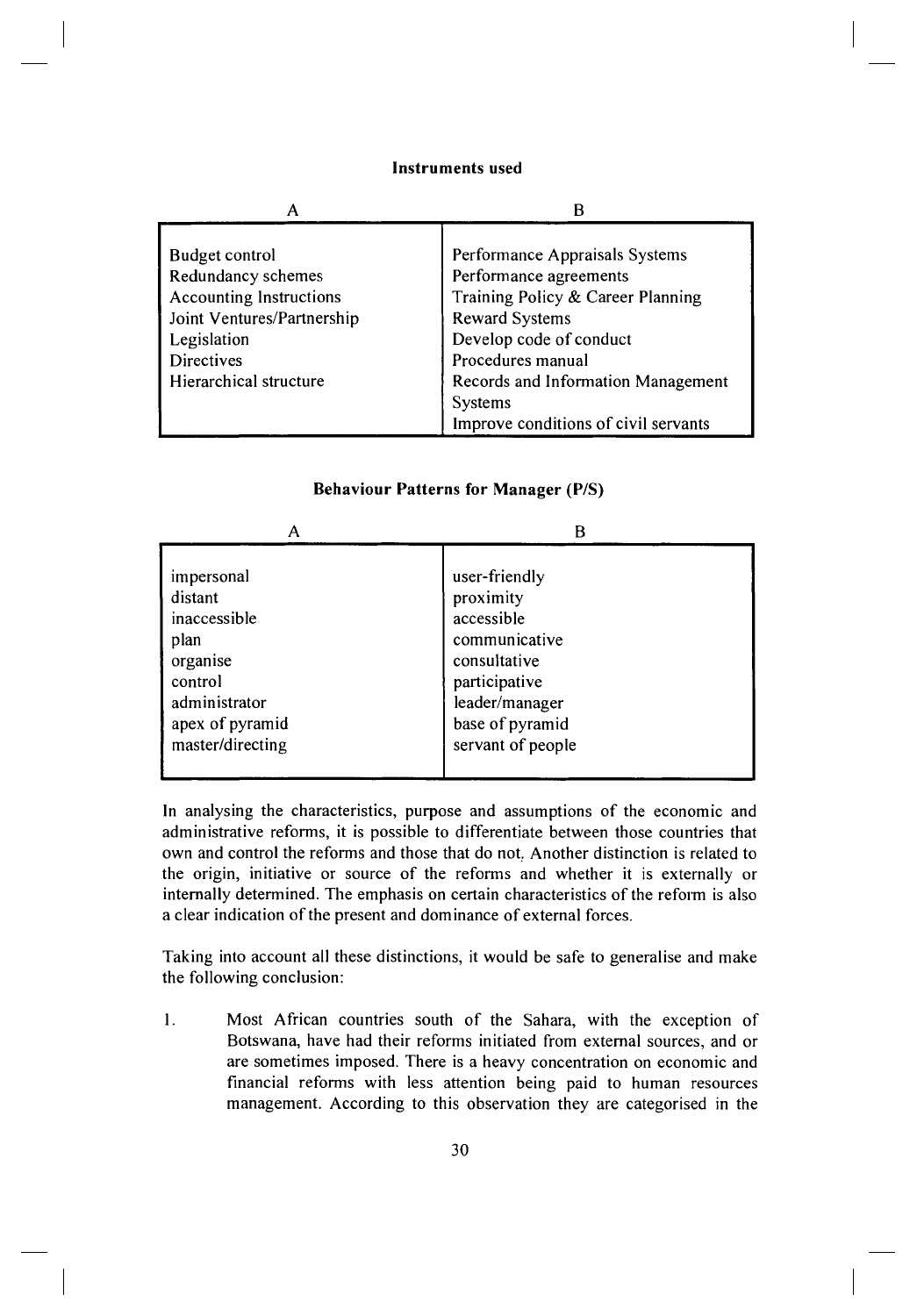'A' group in which human resources management is considered as an afterthought or as a consequence of the financial and economic reforms but not as a priority. The type of reform imposes the choice of instruments to be used in the reform process, methodologies and the behavioural pattern of those who manage the reform.

2. In the region, Botswana stands out as one country that has initiated, owned and implemented reforms at its own pace without much external pressure. It has placed emphasis on the development and management of human resources while at the same time efficiently managing the economy. It has regarded the reform as a process of change and not as an event which is given a time-frame and other conditionalities.

> Within the Commonwealth and outside the Southern African region, Malaysia and Singapore have placed a lot of emphasis on human resources while at the same time efficiently managing the economy. These two countries designed their own reforms and determined on their own the time-frame within which reforms have to be implemented. Essentially, they own the reform process.

3. In most developed countries of the Commonwealth such as Australia, Britain, Canada and New Zealand, due emphasis has simultaneously been placed on both the financial and human resources. The reforms have been determined and initiated from within rather than without. The reforms have been seen as a necessary process of change and are owned by the countries themselves.

## *(d) The evaluation studies on adjustment programmes*

Considering the importance of these policy initiatives on Structural Adjustment Programmes, the impact they have on the lives of the citizens and the financial and social costs to the country, it is surprising to note that very few studies have been conducted to determine whether or not they achieve the desired results. Both the countries that have implemented the economic reforms as well as the donors that have recommended or imposed the conditionalities for reform, have not committed human and financial resources to evaluate the impact of the reforms since this should be an on-going exercise before further changes are made and funds committed for an extension of the programme.

Despite this seeming lack of commitment for evaluation of these fundamental economic and administrative programmes, a few studies have been conducted by the United Nations Development Programme, the European Centre for Development Policy Management<sup>[13](#page--1-0)</sup> and Public Policy at the University of Birmingahm,<sup>[14](#page--1-0)</sup> have revealed the following weaknesses which demonstrate the lack of interest by the state in the use of the available policy framework: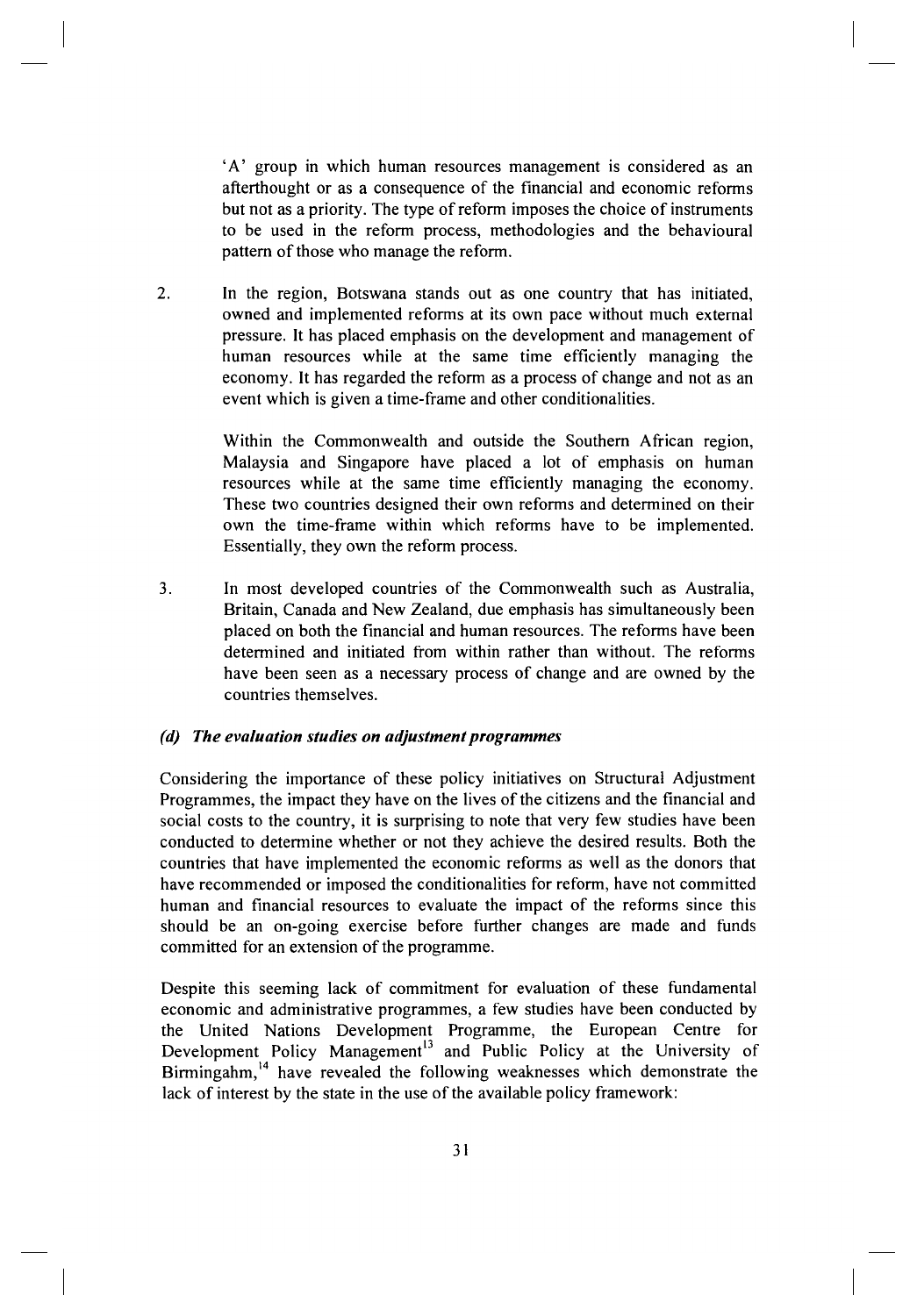- The envisaged costs savings on downsizing the civil service fell far short of expectations. In some cases, the costs escalated thereby leaving the major problem unresolved.
- There was an absence of institutional provision for co-operation between the two major ministries responsible for reform, i.e. the Ministry of Finance and the Ministry of the Public Service. In still other instances, the Ministry of Finance reached an agreement with the International Financial Institutions without the knowledge of, or consultation with, the ministry responsible for personnel, even in matters of redundancy and administrative reforms. There was great emphasis on saving financial costs at the expense of human costs.
- The reform process was very much dependent on top-down direction and external stimuli. In some countries, the external forces dominated the form of change which was not well understood by those who were to implement the reform programme. The absence of a team approach in managing the reform left a vacuum in which the donor could effectively influence the pace and direction of the change process.
- There was an absence of a training policy which would facilitate and equip the human resources with adequate skills and knowledge to implement a new programme which had never been experienced before and in which they did not participate in formulating. The budget for reform did not include training. In the few instances where training was mentioned in the policy reform document, it was not made relevant to meeting the needs of the civil servants, management and those who were to supervise the change process. It was assumed that once policy was formulated the civil servants would simply obey the instructions and implement the policy whether they understood it or not. This is a traditional approach to policy development which is incapable of meeting the current demands and needs of highly politicised people.
- The management development training institutions were not involved in the policy formulation and were equally ignored in both the implementation of the programme and in training the service in preparation for such a fundamental and structural change in society.
- The reduction of costs and size of the civil service alone did not result in the automatic achievement of efficiency, effectiveness, responsiveness and increase in productivity. Consequently, the reduced civil service and budgetary allocations did not improve the delivery of services such as health, education, agriculture and overall performance in administration. With reduced budgetary allocations, the agricultural extension services were severely curtailed as there was limited allocation for staff to travel to deliver the relevant agricultural inputs necessary to increase food production. The same can be said about teachers, nurses, etc.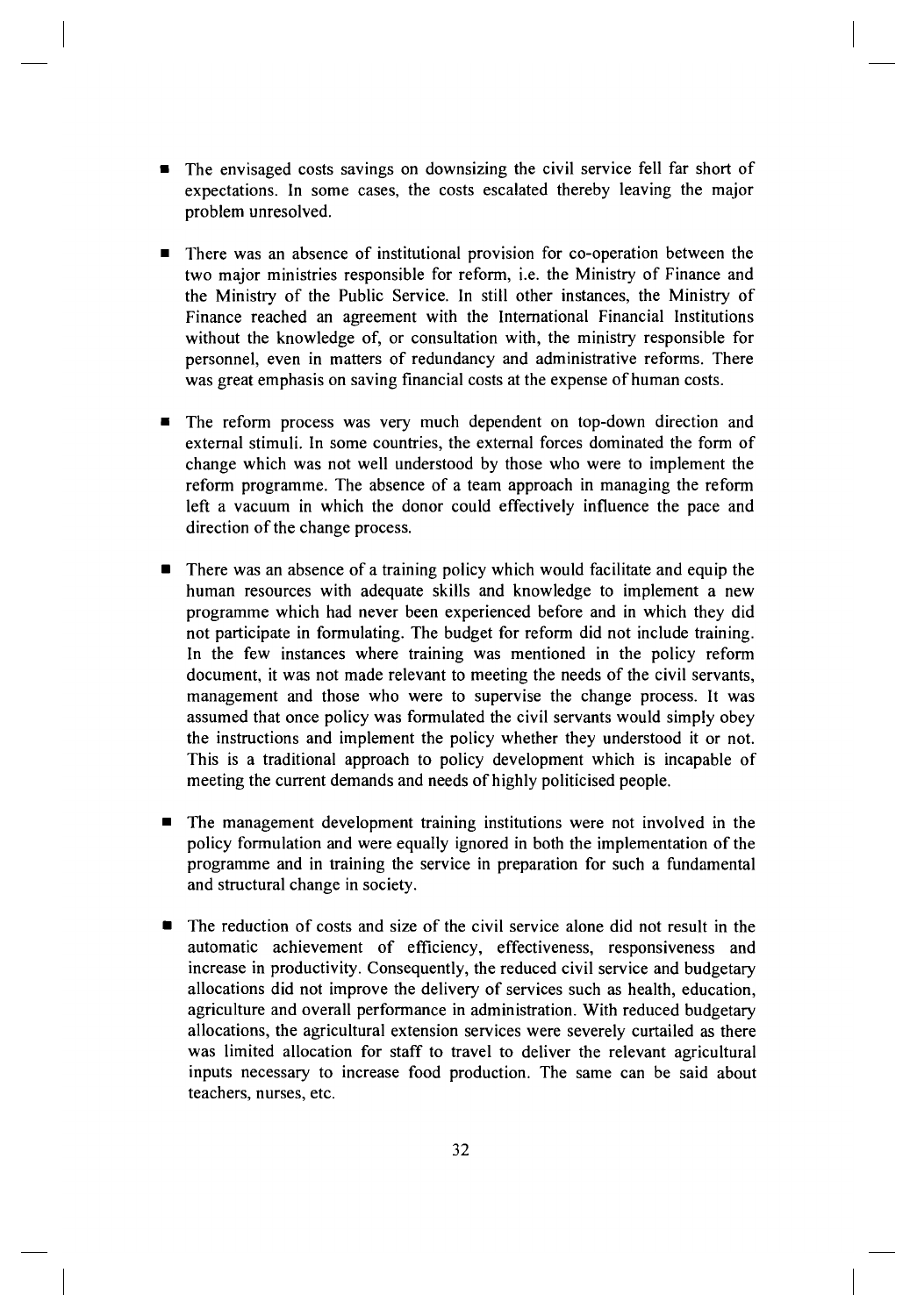- The structural adjustment programme envisaged to make savings from cut costing measures. The savings were expected to be ploughed back into the system to improve the wages for civil servants. However, the new systems of incentives and employee motivation were not consolidated into the reform as adjustment conditions and budgetary restrictions constrain improvement in salaries/wages and incentives. Since there were no savings, some countries proceeded to freeze the salaries of the civil servants, thereby reducing their morale and performance. This was done without negotiation or consultation. One of the consequences of such a freeze in wages was the strained relationship between the state and the Public Service Staff Association. This often resulted in strikes or other forms of industrial action being taken by the loyal civil service. Further, the staff association in their negotiations with the state on wage increases, did not use the costs savings as a criterion but rather the increase in the cost of living and the devaluation of the currency which resulted in the decline of their purchasing power.
- Economic and administrative reforms were introduced at a time when there was a noticeable decline in the performance of the civil service and when the weak capacities of the state administrative capacities had been observed. Various commissions which had been set up to improve performance of the civil service, prior to the economic reforms, had indicated many weaknesses of the different ministries in the delivery of service to the people. Critics of the reform programme have wondered why the state would expect a weak administrative system to implement very complex and fundamental reforms in which it did not have the capacity, know-how and commitment.
- The environment of political instability, social unrest, political interference in the civil service administration, economic mismanagement and highly institutionalised corruption, largely contributed to a degeneration of the entire public service system. Such a system could not be expected to reform itself with success.
- The weaknesses and ineffectiveness of the policy implementation on structural adjustment programmes in many countries of the sub-region reveal the lack of appropriate approaches and strategies to policy development and management. They also demonstrate the lack of involvement of stakeholders, the absence of thorough studies on the nature of the problem to be addressed by the policy measures, the absence of capacity to manage the policy and, above all, the lack of skills in the policy management process. In more general terms, the policy measures have lacked ownership of the policy by the state, thereby giving an impression that the policies were imposed by external forces and that the countries were desperate in accepting the conditionalities of assistance from donors. The conditionalities have exhibited an ideological bias and are exactly identical<sup>15</sup> whether in a small or a large state or in a poor or rich country, giving rise to the belief that they emanate from one source even if the countries themselves claim that such policies are home-grown.<sup>16</sup>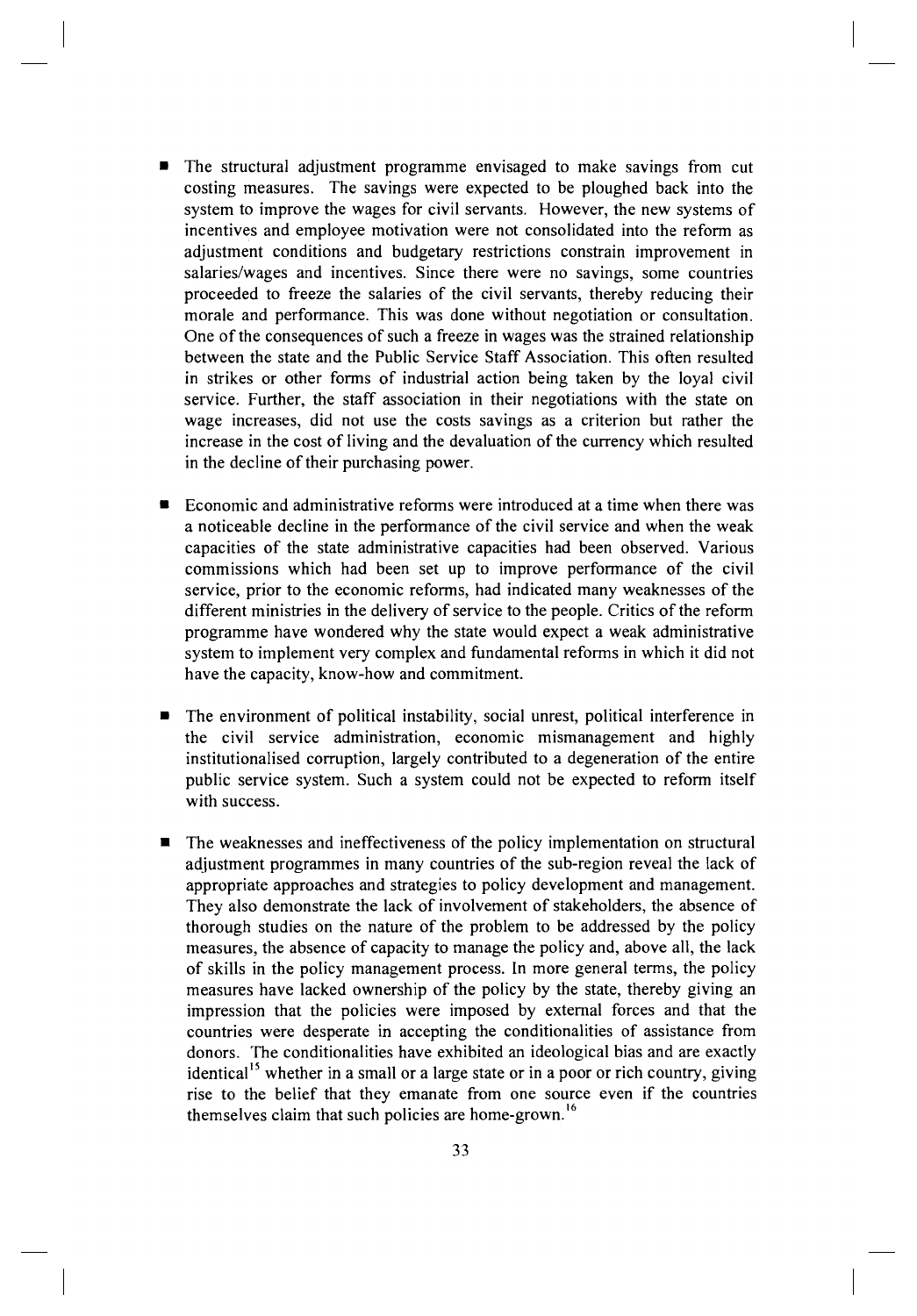• The lack of understanding of the implications of the policy by policy-makers. The lack of skills and experience in designing policies of such magnitude and the absence of precedents from which to learn and share experiences demonstrate the need to examine some policy models that have been effective in other countries or in other sectors of the economy. The emerging best practices in policy management are also drawn from the most experienced and successful policy-makers and managers within Commonwealth countries which have the same public service corporate culture.

The implementation of the structural adjustment programmes in the region has demonstrated at least four key issues and problems that are experienced in policy development and management. These were also identified by top and senior officials who attended a regional workshop in Kenya in May 1997. The issues were that:

- 1. African policy-makers do not seem to understand or appreciate their policy environments and the kinds of problems they generate. This is attributed to the social distance between the policy-makers and the rest of the population.
- 2. Policy-makers seem to be making choices without adequate information because of the poor articulation of differences between political and administrative roles in the policy process. Often politicians would like to seize the initiative in making certain policies and tend to do so without adequate knowledge of the consequences, a problem that could have been avoided if they had listened to experts.
- 3. The inability to mobilise adequate resources and the inability to effectively utilise available capacity, render policy-making a symbol exercise. Many interest groups are not always aware of the content of the policy until the implementation process begins.
- 4. The policy evaluation mechanism is sometimes deliberately weakened. Policy-makers in the region appear not to like to hear that their policies are performing poorly. Hence, previous mistakes remain undetected and uncorrected. At the same time, no meaningful lessons can be learnt from past experience within this milieu. $^{17}$

The policy development and management processes often address major problems at the expense of signs and symptoms which include:

- increasing poverty in the midst of natural and human resources;
- varying levels of state integration;
- increasing levels of economic, social and technological underdevelopment;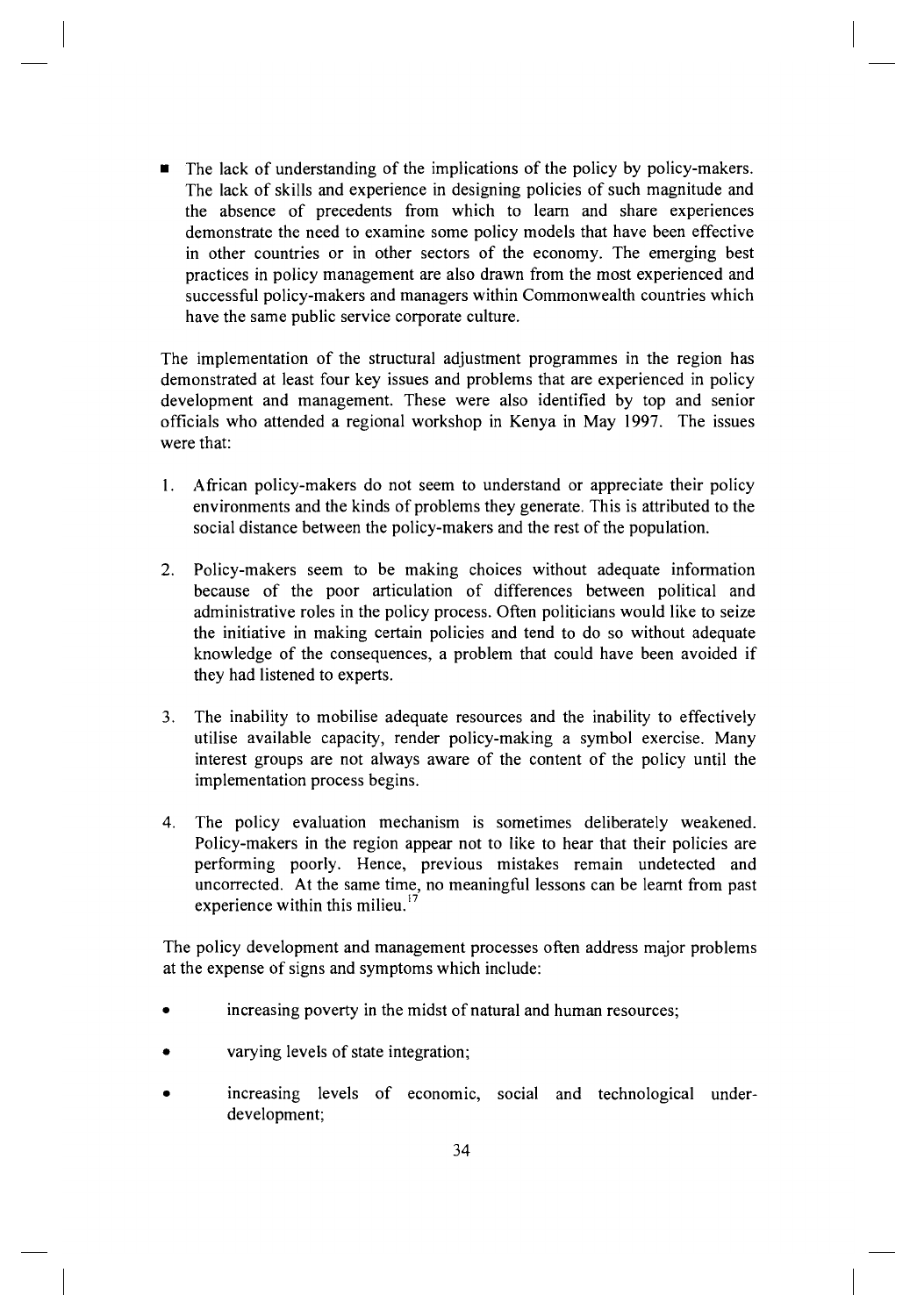- abdication of strategic policy analysis and policy-making to external agents such as the international financial institutions, donors and international development agencies;
- short-term v long-term view of events  $-$  reactive (for crisis) v proactive policy stance;
- institutional decline as evidenced by:
	- (a) inability to attract and retain skilled personnel in the civil service;
	- (b) inability to generate, store and disseminate information about the civil service itself, the economy and society;
	- (c) inability to respond adequately to challenges from the environment, e.g. new economic blocks, globalisation effects etc.

From this discussion it would appear that there is a need for the development of an effective framework for policy development and management capable of analysing problems, formulation of intervention strategies and evaluation of policy outcomes and impact. The framework that is developed should be institutionalised and strengthened within the state machinery such as cabinet, legislature, ministries and departments and other agencies of government such as public enterprises and local governments.

The policy framework which focuses on the public sector is an important instrument that facilitates the analysis of the problem or issue to be addressed and identifies key issues and practices that should be considered when developing and managing a policy. It also should assist in improving decision-making at all levels in government and should provide an evaluation mechanism which is resultoriented and which provides a feedback on the efficiency, effectiveness and performance of public policies and can be critical to policy improvement and innovation. In essence, it contributes to accountable government.

The evaluation aspect of the framework is an analytical assessment addressing the results of the public policies, organisations and programmes that emphasise reliability and usefulness of the findings. Its role is to reduce uncertainty and improve information flow and gathering. Its main objective is to improve decisionmaking, resource allocation and accountability, through informing the public, informing key decision-making processes and encouraging on-going organisational learning. Consequently, evaluation forms an important part of a wider performance management framework. A successful framework is one that is based on collaboration between key participants such as consumers of public policy and other relevant stakeholders.